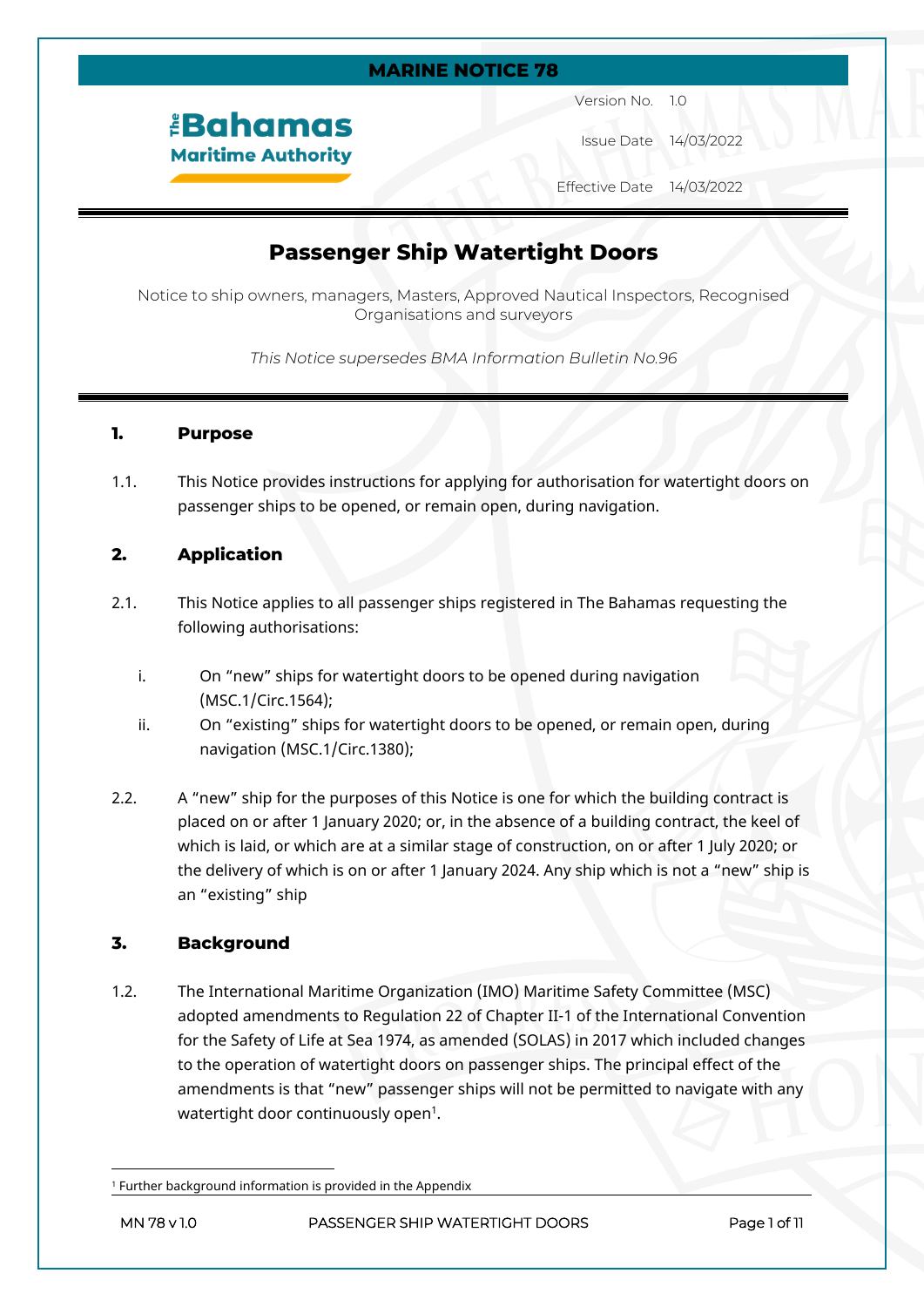

- 3.1. The amendments, which entered into force on 01 January 2020, do not affect the categorisation of watertight doors on existing passenger ships and any authorisations issued by the Bahamas Maritime Authority (BMA) prior to the entry-into-force date.
- 3.2. The IMO released circular MSC.1/Circ.1564 *Revised Guidance for Watertight Doors on Passenger Ships Which May Be Opened During Navigation* in association with the amendments. This circular removes **Category A** doors and introduces a floatability assessment for **Category B** doors (MSC.1/Circ.1380 required a floatability assessment only for **Category A** doors).
- 3.3. It should be noted that **MSC.1/Circ.1564 does not supersede MSC.1/Circ.1380** MSC.1/Circ.1380 will continue to apply to existing ships.
- 3.4. A simplified flowchart showing the process for both MSC.1/Circ.1380 and MSC.1/Circ.1564 is provided in Annex C.
- 3.5. The amendments to SOLAS are not retrospective. Consequently, there are different compliance regimes for "new" and "existing" passenger ships. It is essential that designers and builders take the new provisions into account to ensure safe and efficient ship operations.

## **4. Operational instructions**

- 4.1. Operational instructions for watertight doors shall be incorporated in the ship's safety management system and the categorisations of watertight doors must be shown in the ship stability information.
- 4.2. Operational instructions shall also be referenced in the List of Operational Limitations in accordance with SOLAS Chapter V requirements. Further information on the content of operational instructions can be found in Annex B.

## **5. Instructions to Recognised Organisations**

- 5.1. When assessing an application for authorisation for watertight doors to be opened or remain open the Recognised Organisation shall ensure that the application contains the required information in accordance with Annex A of this Notice and paragraph 6 of MSC.1/Circ.1380 or MSC.1/Circ.1564 (as applicable).
- 5.2. The Recognised Organisation shall take into consideration the ship's operational limitations and impacts on ship operations.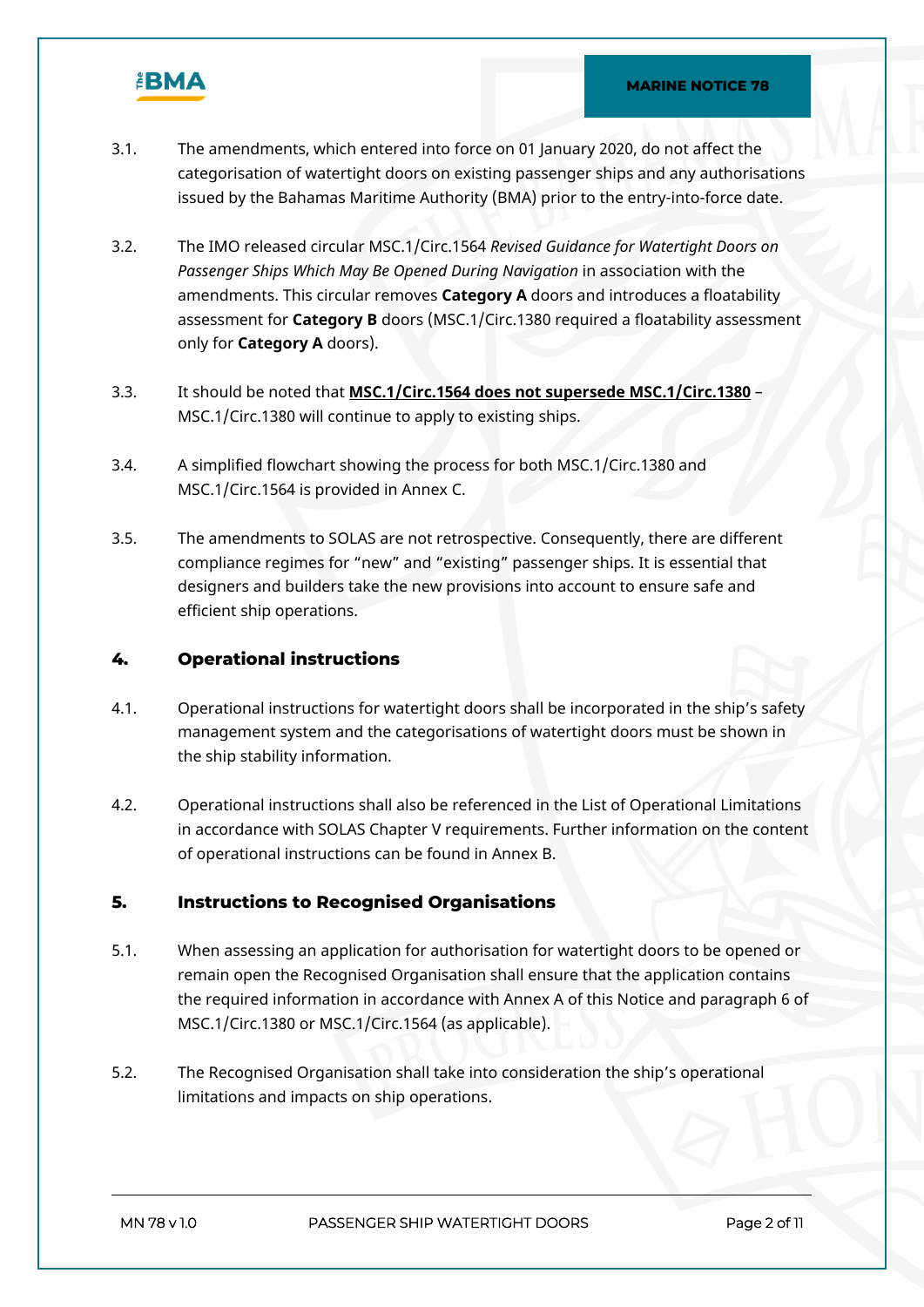

- 5.3. Verification of damage stability and floatability assessment must be carried out and proper consideration must be given to the proposed justification for watertight door categorisations.
- 5.4. Prior to submission of an application to the BMA the following should be confirmed:
	- i. Recognised Organisations shall, in submitting the application to the BMA, clearly indicate whether they are supportive, or not, of the application and advise of any relevant recommendation(s).
	- ii. The submission shall include all the required information specified in this Notice.
	- iii. The owners shall be reminded that, in order to avoid any delays, all applications should be submitted via the Recognised Organisations.
	- iv. When the BMA approves the application, the Recognised Organisation shall ensure that the category of the doors is recorded on the Damage Control plan and List of Operational Limitations.
- 5.5. The final decision on the categorisation of watertight doors is at the BMA's discretion.
- 5.6. In the event of transfer of classification society, the gaining society may automatically re-issue the existing authorisation.

## **6. Periodic review**

- 6.1. Recognised Organisations are to review the watertight door plan/categorisation at every Load Line renewal survey to confirm that the arrangements are still valid and appropriate and that no changes have been made to the watertight doors.
- 6.2. Recognised Organisations shall advise the BMA of the results of the review when changes are required and make a new application for categorisation or recategorisation of the watertight doors. If the review concludes that no changes are required the BMA does not need to be advised.

## **7. Queries**

7.1. Any queries on this Notice may be submitted to [tech@bahamasmaritime.com](mailto:tech@bahamasmaritime.com) or any BMA office.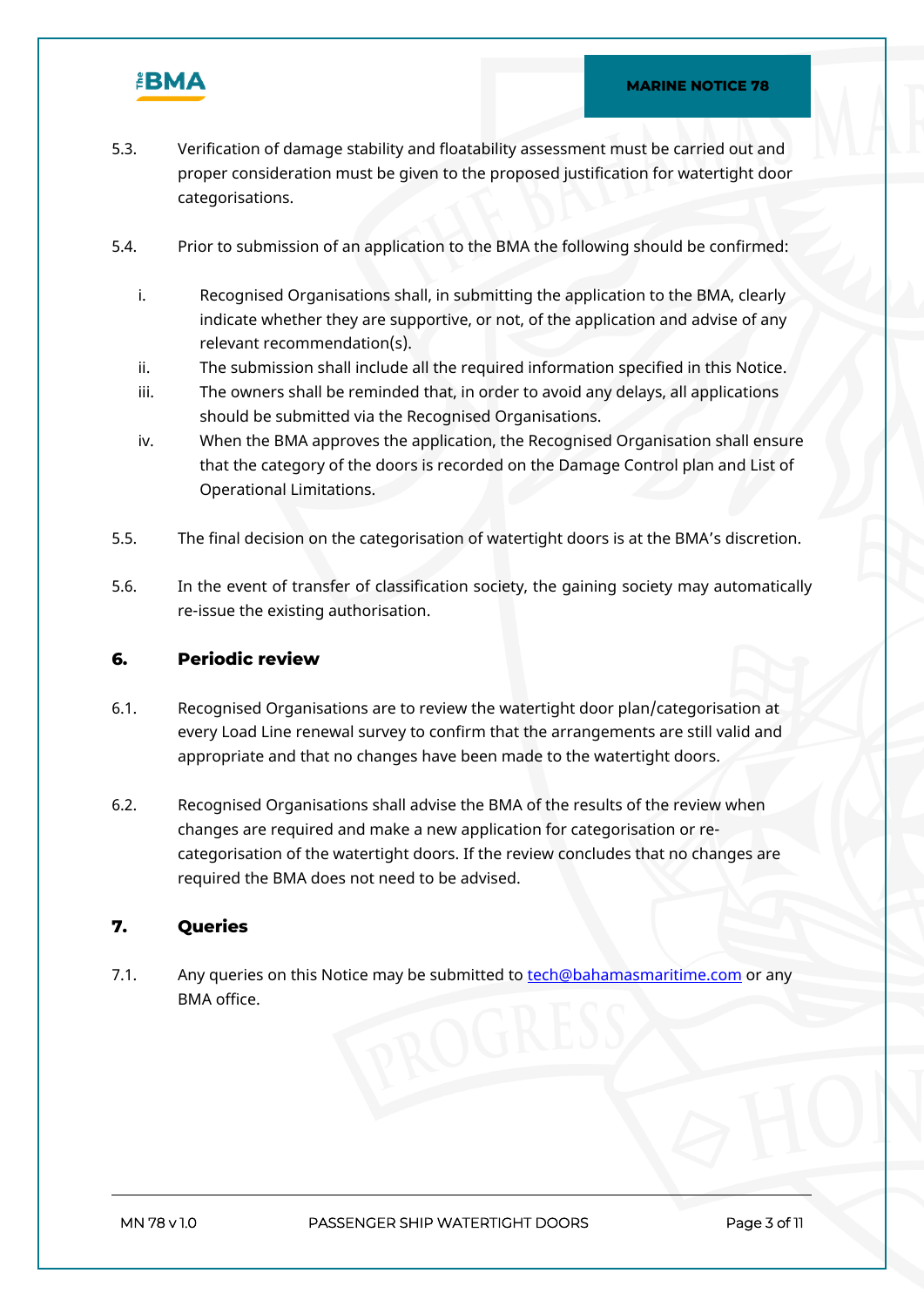

## **Revision History**

| <b>Revision History</b> |                                |
|-------------------------|--------------------------------|
| Version                 | <b>Description of Revision</b> |
| $1.0\,$                 | First Issue                    |
|                         |                                |
|                         |                                |
|                         |                                |
|                         |                                |
|                         |                                |
|                         |                                |
|                         |                                |
|                         |                                |
|                         |                                |
|                         |                                |
|                         |                                |
|                         |                                |
|                         |                                |
|                         |                                |
|                         |                                |
|                         |                                |
|                         |                                |
|                         |                                |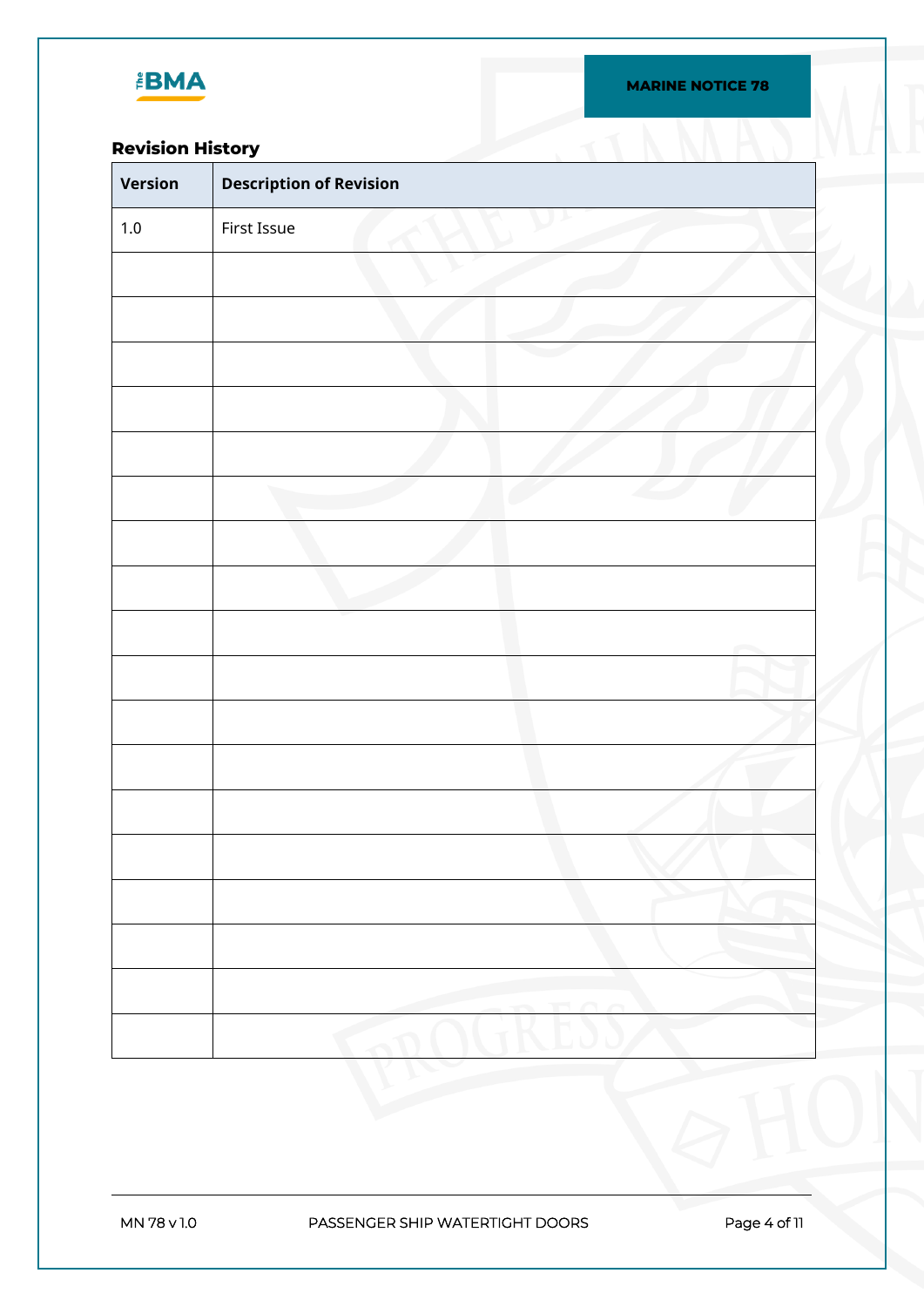## **Annex A - Procedure for approval of watertight door categorisation**

- 1) When a Company<sup>2</sup> wishes to apply for watertight doors to be opened, or remain open, during navigation, an application shall be made to the BMA via the Recognised Organisation that classes the ship.
- 2) The Recognised Organisation is to assess the application taking into account the instructions in paragraph 5 of Marine Notice 78 and, following completion of the assessment, forward the application together with the results of the assessment along with its recommendations to the BMA for approval.
- 3) The application must contain the following information:
	- a) a copy of the vessel's Damage Control plan and/or Fire plans, with all watertight doors clearly marked;
	- b) A copy of the shipboard operational instructions with respect to the operation of the watertight doors.
	- c) A copy of the Company's risk assessment that considers the ships survivability including the results of the floatability assessment referred to in the appendix of MSC.1/Circ.1380 or MSC.1/Circ.1564, as applicable.
	- d) For existing ships: a completed checklist of technical standards for the watertight doors being requested to be categorised other than Category C or D. The checklist is found in appendix 2 of MSC.1/Circ.1380.
	- e) The category of watertight door being applied for:
		- **Category A**: a watertight door that may be left open during navigation (**existing ships only**); or
		- **Category B**: a watertight door that may be opened during navigation for a period of time when work in the vicinity of the door requires it being opened. The door must be immediately closed when the work is finished; or
		- **Category C**: a watertight door that shall be closed during navigation, but may be opened to permit the movement of passengers or crew. The door must be immediately closed when transit is complete; or
		- **Category D**: a watertight door that shall be closed BEFORE the voyage commences and shall be kept closed during navigation. This category also includes watertight doors fitted in watertight bulkheads dividing cargo between deck spaces.

Technical standards and descriptions of watertight door categories are provided in MSC.1/Circ.1380 and MSC.1/Circ.1564.

<sup>2</sup> The "Company" is the entity responsible for the management of the ship in accordance with the ISM Code. For ships to which the ISM Code is not applicable, the Company is the Managing Owner in accordance with Section 52 of the Merchant Shipping Act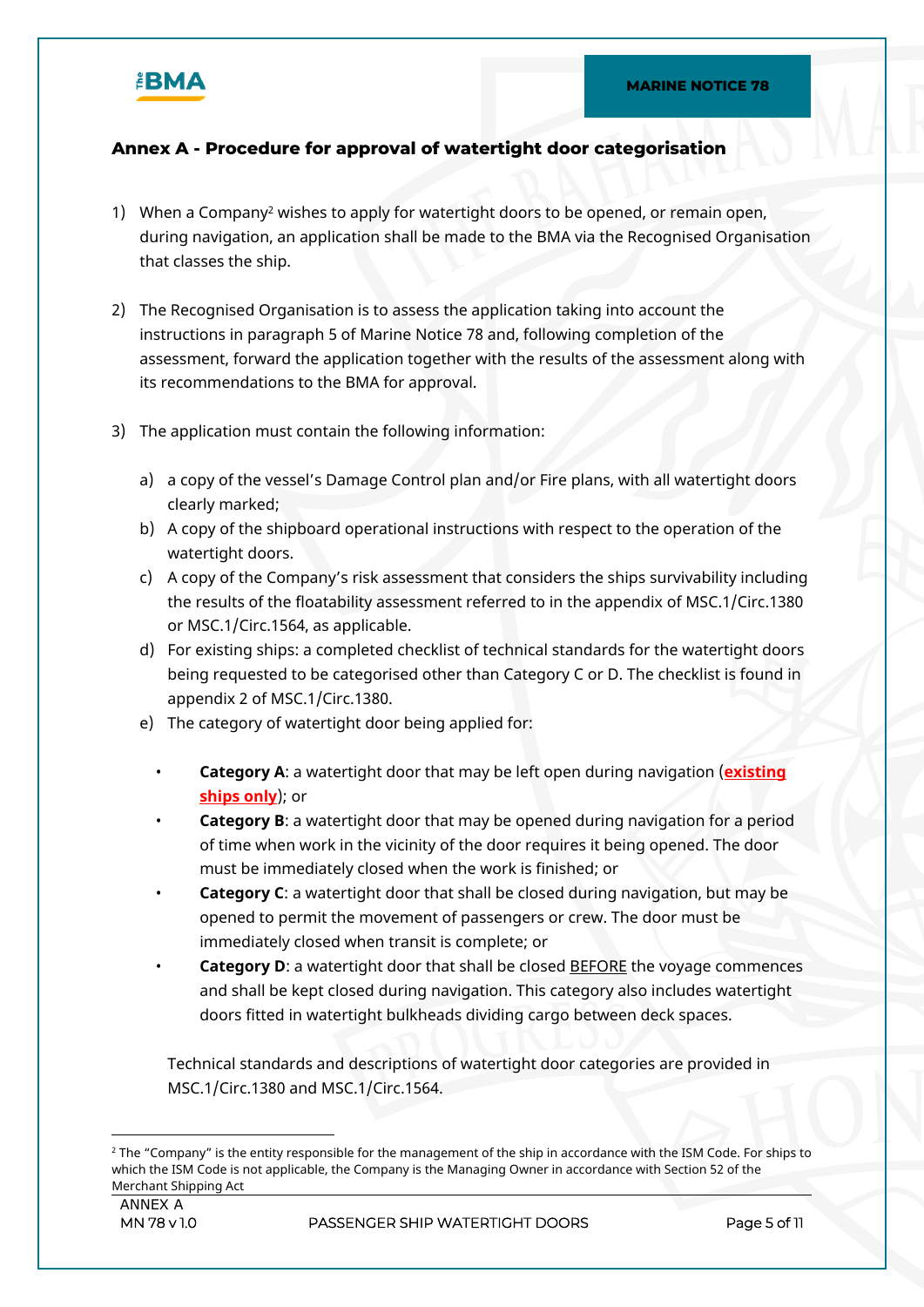4) The reasons and justification for watertight doors to be opened or remain open during navigation for which authorisation is being requested. The justification should include the following:

## *Watertight doors, other than those fitted in machinery spaces:*

- whether there is an operational need for the door to remain open (not applicable to "new" ships);
- whether a closed door can be safely and easily opened and closed again;
- the proximity of a competent person in the adjacent area;
- location of watertight doors in passenger and crew accommodation areas, considering familiarity with their primary escape route.

## *Watertight doors fitted in machinery spaces:*

- the need to delay the onset of progressive flooding;
- the need for quick and easy surveillance of machinery spaces containing main propulsion machinery, essential auxiliaries, gear boxes, thrust blocks, bilge system, controllable pitch propeller equipment, electrical power generating plant, fuel preparation and heating equipment, etc., having regard to fire risk and the critical nature of a machinery failure;
- the extent to which fire detection systems and bilge water level alarms are fitted;
- whether a machinery control room is provided and the degree of remote control and remote surveillance available;
- the proximity of a competent person in the adjacent compartment.
- 5) The BMA recognises that Companies may already have a system of designating categories of watertight door. Existing systems may be accepted if they are consistent with the categories outlined in MSC.1/Circ.1380 or MSC.1/Circ.1564, as appropriate.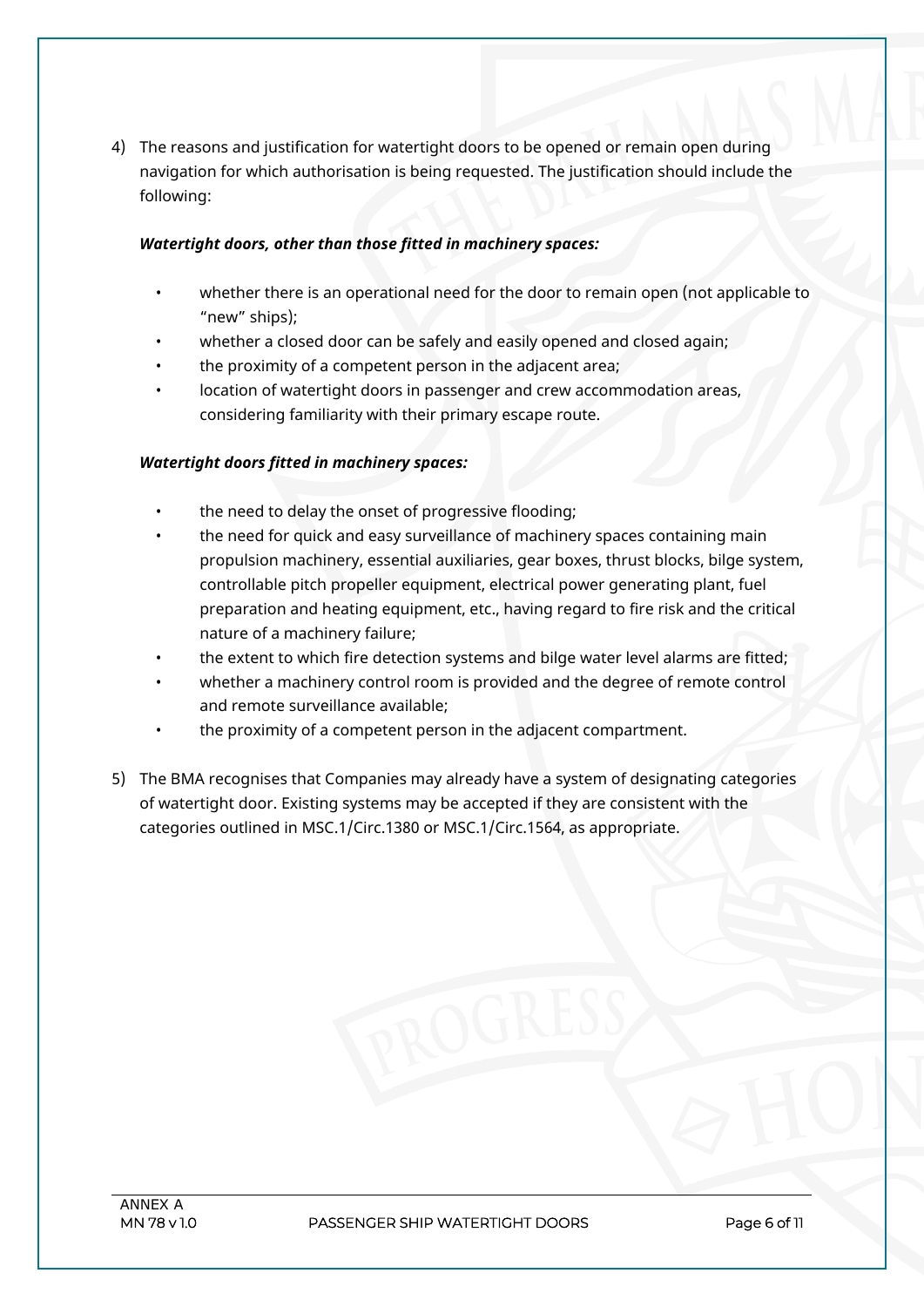## **Annex B - Information on content of Operational Instructions**

- 1) Operational instructions shall take into account potentially hazardous situations and normal situations, as described below.
- 2) A potentially hazardous situation is defined as a situation when the ship is on a voyage and is operating:
	- a) in waters with high traffic density;
	- b) near coastal waters;
	- c) in heavy weather;
	- d) in dangerous ice conditions;
	- e) in waters where soundings are unreliable;
	- f) during periods of restricted visibility;
	- g) within port limits or compulsory pilotage waters;
	- h) when loose objects are nearby, which could potentially prevent the watertight doors from being closed; or
	- i) under any condition which the ship's Master considers the situation to necessitate all watertight doors to be closed.
- 3) A normal situation is defined as a non-hazardous situation when the ship is on a voyage and operating in conditions other than those described in paragraph 2.
- 4) The operational instructions shall state that whilst underway in potentially hazardous situations, every watertight door (except Category A doors for which the ship satisfies the floatability assessment criteria set out in MSC.1/Circ.1380) shall be closed except when a person is passing through it and if such a door is opened in such circumstances then it shall be closed immediately after transit is complete.
- 5) The operational instructions shall specify that in normal situations, the doors shall be operated in accordance with the category that has been assigned to them.
- 6) A copy of the operational instructions shall be located at the central operating console at the navigation bridge so as to be readily available to the officer in charge of the navigation watch.
- 7) The operational instructions shall state the means of verifying the correct position of all watertight doors.
- 8) The operational instructions shall include procedures for operating watertight doors to permit safe passage of passengers. In particular, watertight doors should only be operated by competent persons, not passengers.
- 9) The assigned category and the meaning of each category of watertight door shall be clearly marked on both sides of the watertight door or the bulkhead adjacent to the door to ensure correct operation.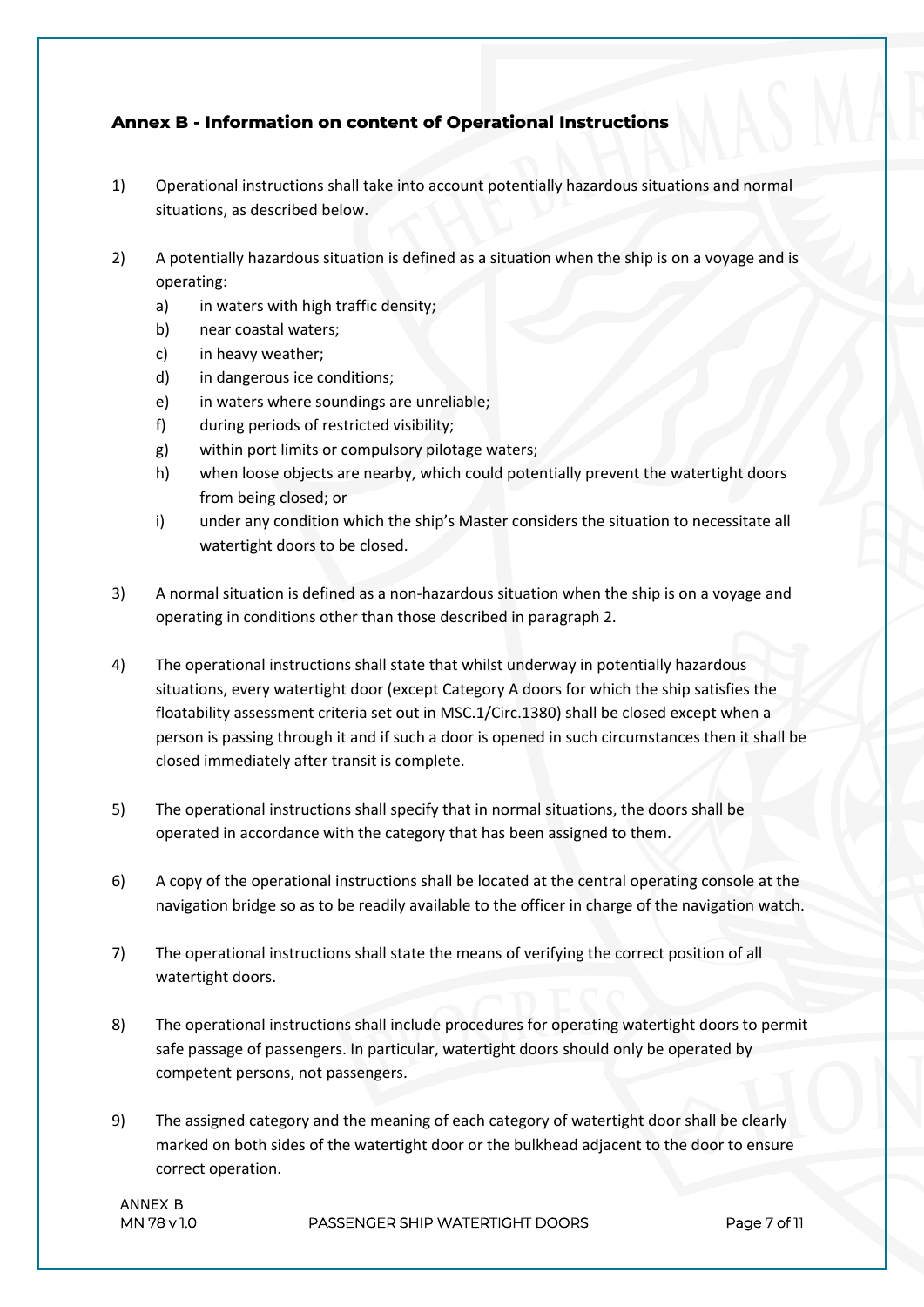- 10) The categorisation of the door shall be indicated on or near the central operating console at the navigation bridge so that the correct status of all doors can be ascertained.
- 11) There have been cases of death and injury on board Bahamian ships following operation of the central closing facility on the bridge. Operational instructions must clearly state that central closing of the watertight doors from the bridge console is prohibited, except when testing or in an emergency, in accordance with SOLAS requirements.
- 12) The operational instructions must also include a procedure to ensure that the central closing control is returned to the local control position on the bridge console when closing under test or emergency conditions has been completed.
- 13) For all doors, the central operating console's master mode switch shall be in the local control mode at all times during normal operations.
- 14) Where watertight door operation is integrated in a Safety Monitoring and Control System (SMCS) and it is possible to operate watertight doors from the Engine Control Room (ECR), the following conditions apply:
	- a) Access to watertight door operation from the SMCS workstation in the ECR when the wheelhouse/safety centre switch is in the local control mode is to be password protected and the password is to be controlled so that it is only available to authorised personnel;
	- b) Clear instructions on the circumstances in which the SMCS workstation in the ECR may be used to close watertight doors are to be provided; and
	- c) Watertight doors must not be opened using the SMCS workstation in the ECR without the express permission of the bridge/Officer of the Watch (OOW).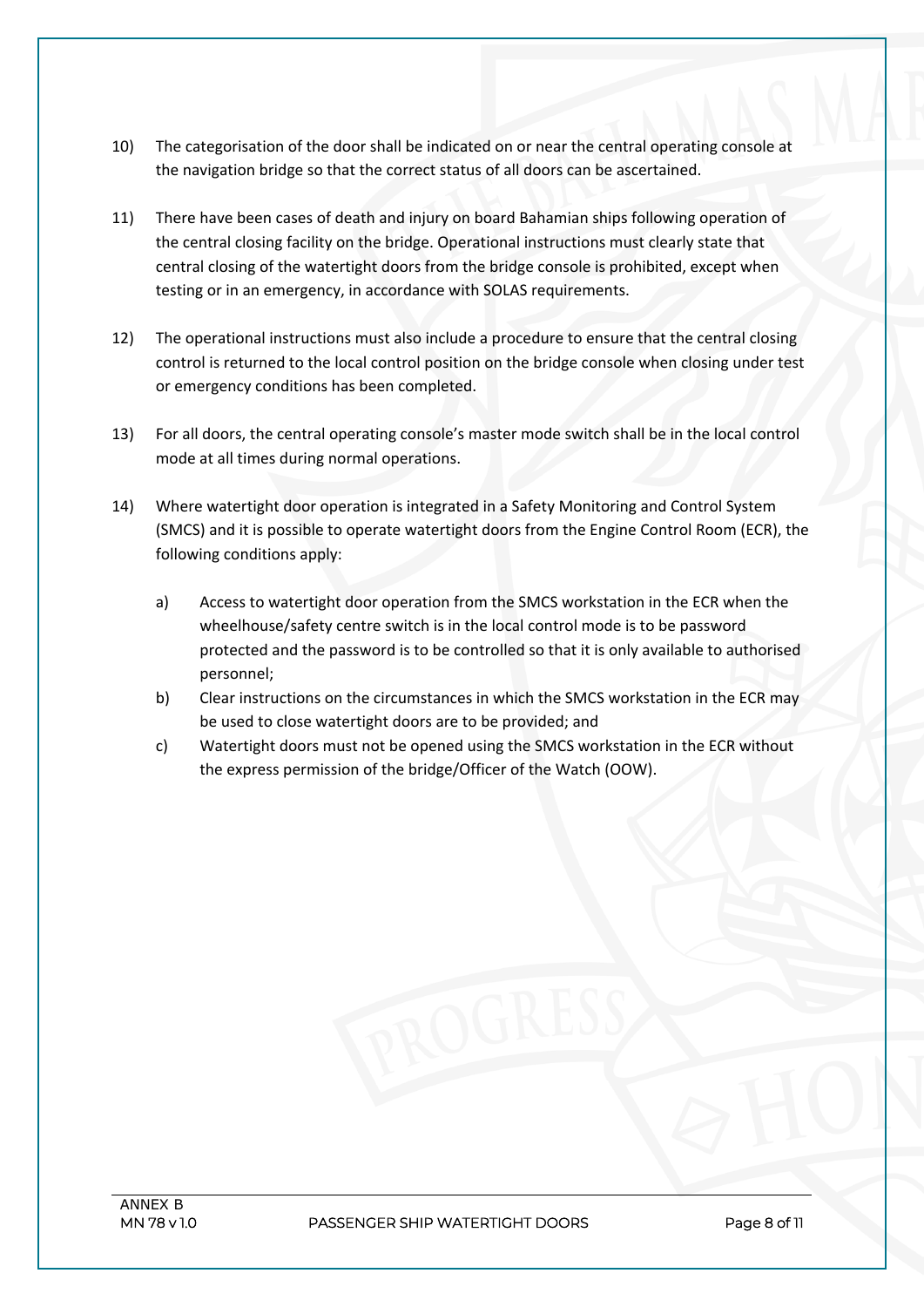# $\mathbb{E}$ **BMA**

#### **MARINE NOTICE 78**

**Annex C**



<sup>1</sup> Any ship which is not a "new" ship, as defined in  $^2$ , is an "existing" ship.

<sup>2</sup> A "new" ship is one for which the building contract is placed on or after 1 January 2020; or in the absence of a building contract, the keel of which is laid or which are at a similar stage of construction on or after of which is on or after 1 January 2024.

ANNEX C

#### **MN 78 v 1.0 PASSENGER SHIP WATERTIGHT DOORS Page 9 of 11**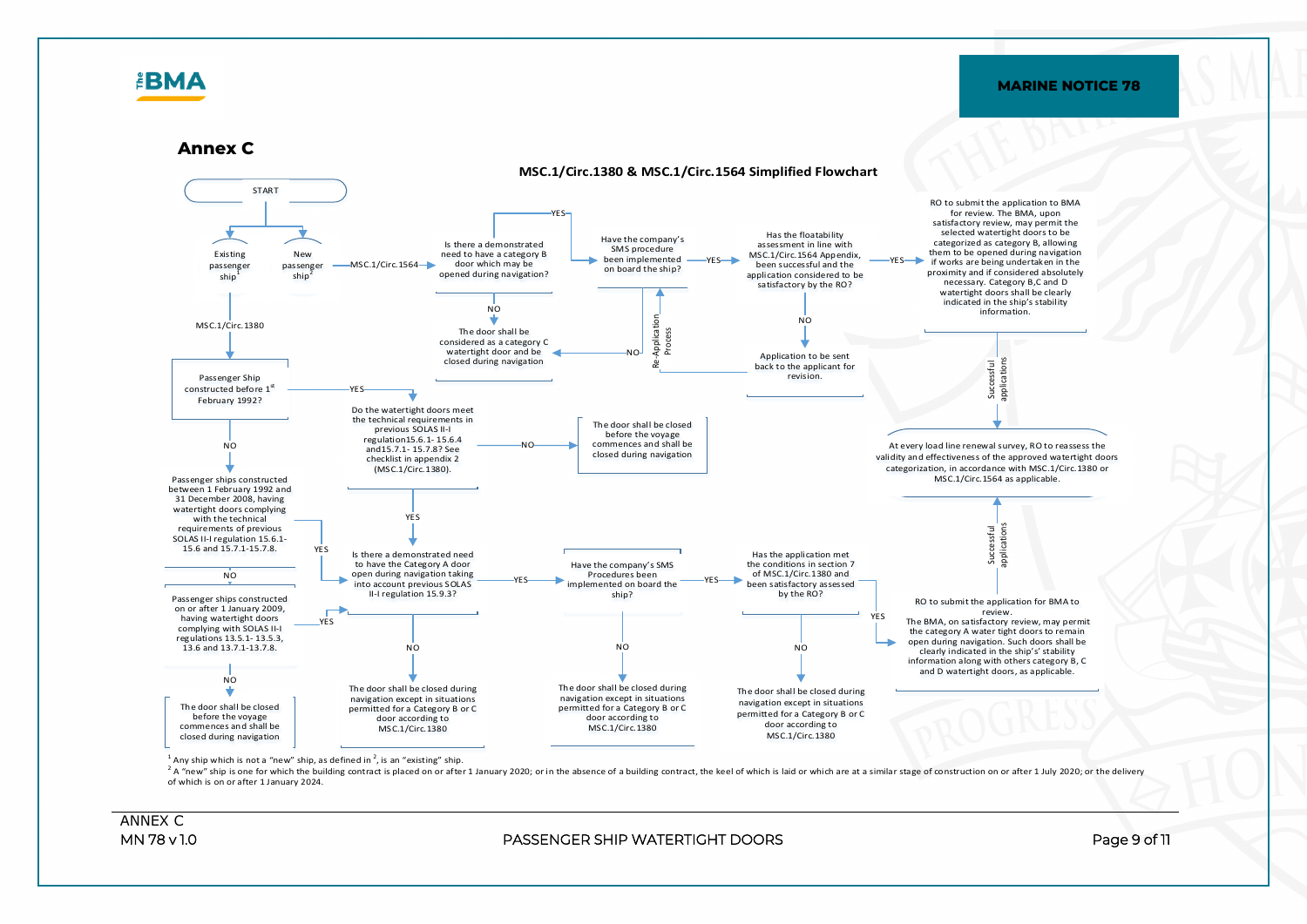

## **Appendix - Background information**

- 1. Regulation 22 of Chapter II-1 of SOLAS requires, inter alia, that watertight doors shall be kept closed during navigation, except:
	- i. A watertight door may be opened during navigation to permit the passage of passengers or crew, or when work in the immediate vicinity of the door necessitates it being opened. The door must be immediately closed when transit through the door is complete or when the task which necessitated it being open is finished<sup>3</sup>; or
	- ii. Certain watertight doors may be permitted to remain open during navigation only if considered absolutely necessary; that is, being open is determined essential to the safe and effective operation of the ship's machinery or to permit passengers normally unrestricted access throughout the passenger area. Such determination shall be made by the Administration only after careful consideration of the impact on ship operations and survivability. A watertight door permitted to remain thus open shall be clearly indicated in the ship's stability information and shall always be ready to be immediately closed<sup>4</sup> .
- 2. BMA Information Bulletin No.96, originally issued in 2007, categorised watertight doors as follows:
	- i. Category  $A a$  door that is kept open;
	- ii. Category  $B a$  door that shall be closed, but may be left opened for the length of time that personnel are working in the adjacent compartment. In the case of the crew accommodation area, the presence of a competent person5, in the adjacent compartment will satisfy this requirement;
	- iii. Category C a door that shall be closed, but may be opened to permit passage.
- 3. The IMO subsequently approved MSC.1/Circ.1380 Guidance for Watertight Doors on Passenger Ships Which May Be Opened During Navigation, in 2010. MSC.1/Circ.1380 categorises watertight doors as follows:
	- i. **Category A** doors: A watertight door that has been permitted to remain open during navigation by the Administration according to SOLAS regulation II-1/22.4;
	- ii. **Category B** doors: A watertight door that may be opened during navigation when work in the immediate vicinity of the door necessitates it being opened. The door must be immediately closed when the task which necessitated it being open is finished (SOLAS regulation II-1/22.3).

<sup>3</sup> SOLAS Regulation II-1/22.3

<sup>4</sup> SOLAS Regulation II-1/22.4

<sup>5</sup> A "competent person" means a person trained in the safe operation of watertight doors. The BMA accepts on board training and assessment as satisfying this training requirement. Please also refer to [Marine Notice 89](https://www.bahamasmaritime.com/wp-content/uploads/2021/03/MN089-Competent-Persons-v1.0-ID-116229.pdf)